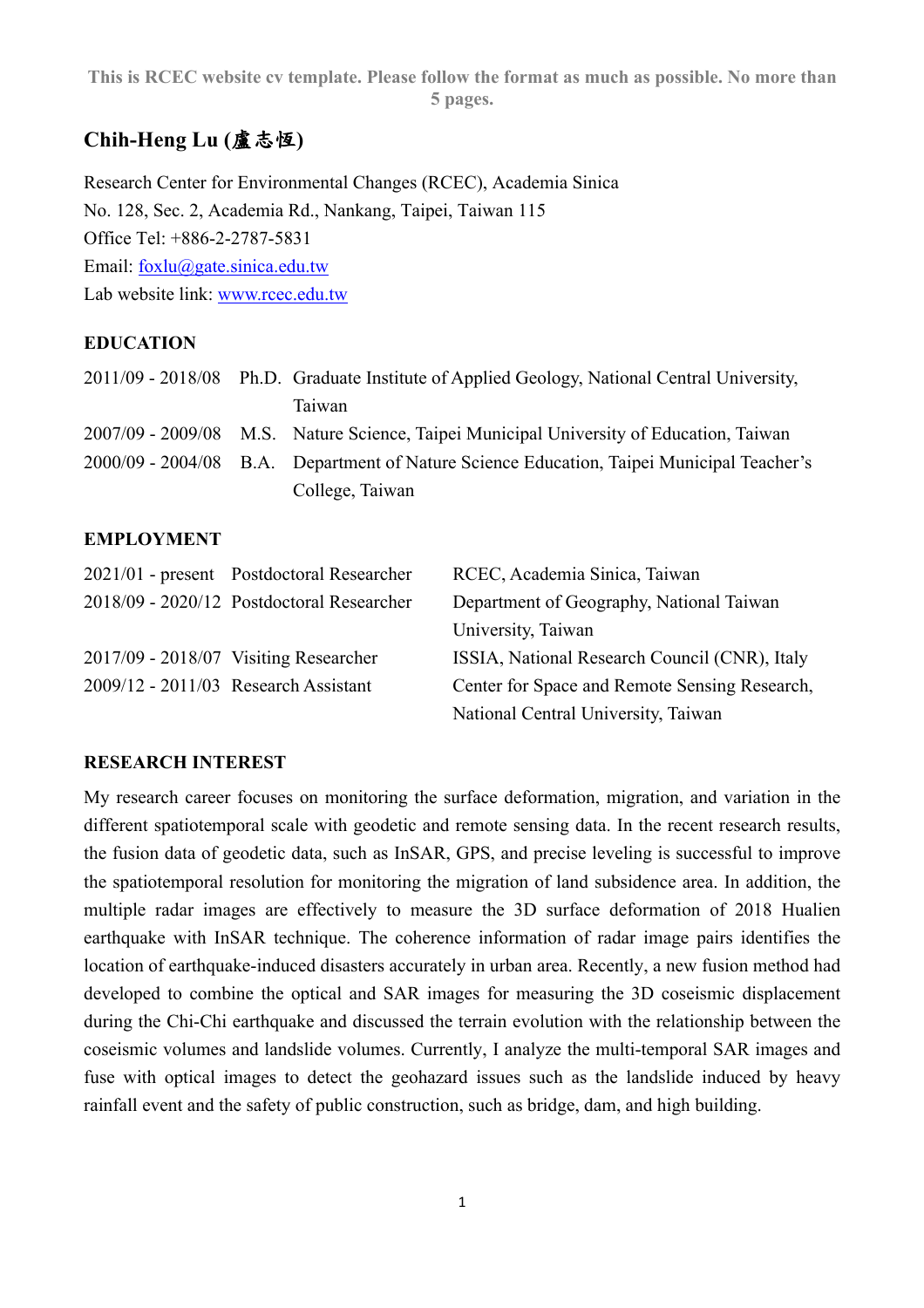#### **RESEARCH HIGHLIGHTS**

**Fusion of optical and radar imagery for measuring 3D coseismic surface deformation:** The fusion method combining with the advantages of radar and optical images for measuring 3-D coseismic deformation, which suffered the limitations of huge displacement gradient, low coherence, and large temporal interval. We use the hanging wall deformation of the 1999 Chi-Chi earthquake as an example and generate 3-D coseismic displacements from the fusion method. The results provide a detailed information of displacement distribution in the hanging wall of the Chelungpu fault (CLPF) during the Chi-Chi earthquake. Along the fault, the vertical displacement increases from south to north gradually and the vertical pattern follows the topography. The area where uplift starts to be higher than the average of vertical displacements is consistent with the turning point of CLPF.

**Coupled solid-fluid interaction mechanism of land subsidence:** The land subsidence induced by groundwater withdrawal reflects the mechanism between the solid and fluid interaction. The reliable hydraulic parameters would improve the groundwater model and the prediction of land subsidence. Therefore, it is necessary that the observation data on the surface and under the ground need to be integrated for analysis the behaviors of coupled solid-fluid interaction. On the surface, to fuse the different geodetic data, such as leveling, GNSS, and InSAR with geostatistics method for increase the spatiotemporal resolution of observation data and its application range. Under the ground, to integrate the geohydrology data, groundwater leveling, and compaction monitoring well for inversion the hydraulic parameters in the local area. Finally, to analyze the relationship between the observation data on the surface and under the ground for detecting the spatiotemporal distribution variation of land subsidence and corresponding the local history of Industrial development in the Choushui river fluvial plain.

**Identification of earthquake-induced disasters in urban area with coherence difference analysis:** The coherence difference between two image pairs is useful information to detect specific disasters in a regional-scale area after an earthquake event. To remove background effects such as the atmospheric effect and ordinal surface changes, we employ the two-step threshold method to develop the coseismic coherence difference (CCD) map for our analyses. The CCD results can accurately identify earthquake-induced land subsidence and surface displacements, even for areas with insufficient geological data or for areas that had been excluded from the liquefaction potential map. In addition, the CCD details the distribution of building damages and structure failures, which might be useful information for emergency actions applied to regional-scale problems.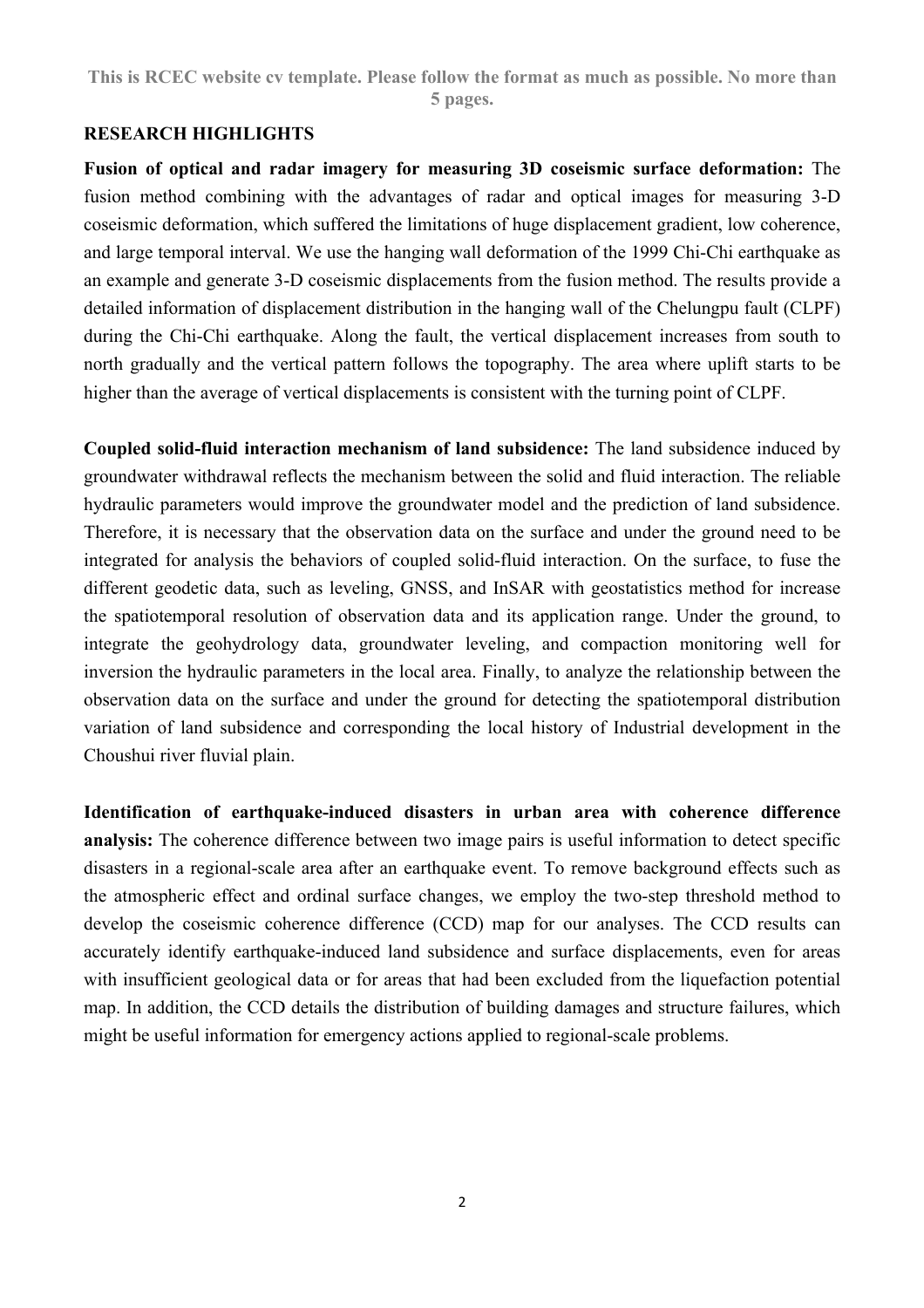## **REPRESENTATIVE PUBLICATIONS** (\*: corresponding author)

- 1. Chuang, R.Y.\*, **Lu, C.H.**, Yang, C.J., Lin, Y.S., and Lee T.Y., 2020, Coseismic uplift of the 1999 *M* w7.6 Chi-Chi earthquake and implication to topographic change in frontal mountain belts. *Geophysical Research Letters*, 47(15), e2020GL088947. DOI: 10.1029/2020GL088947. (SCI).
- 2. **Lu, C.H.**, Lin, Y.S., and Chuang, R.Y.\*, 2020, Pixel offset fusion of SAR and optical images for 3D coseismic surface deformation. *IEEE Geoscience and Remote Sensing Letters*. Early Access. DOI: 10.1109/LGRS.2020.2991758. (SCI)
- 3. Kuo, Y.T., Wang, Y.\*, Hollingsworth, J., Huang, S.Y., Chuang, R.Y., **Lu, C.H.**, Hsu, Y.C., Tung, H., Yen J.Y., and Chang C.P., 2019, Shallow Fault Rupture of the Milun Fault in the 2018 Mw 6.4 Hualien Earthquake: A High- Resolution Approach from Optical Correlation of Pléiades Satellite Imagery. Seismological Research Letters, 90(1), 97-107. DOI: 10.1785/0220180227. (SCI)
- 4. Yen, J.Y.\*, **Lu, C.H.**, Dorsey, R.J., Kuo-Chen H., Chang, C.P., Wang, C.C., Chuang, R.Y., Kuo, Y.T., Chiu, C.Y., Chang, Y.H., Bovenga, F., and Chang, W.Y., 2019, Insights into Seismogenic Deformation during the 2018 Hualien, Taiwan, Earthquake Sequence from InSAR, GPS, and Modeling. Seismological Research Letters, 90(1), 78-87. DOI:10.1785/0220180228. (SCI)
- 5. **Lu, C.H.\***, Bovenga, F., Yen J.Y., and Chang C.P., 2018, Analysis of the 2018 Hualien earthquake (Taiwan) by using SAR interferometry and pixel offset techniques. Proceeding SPIE 10788, Active and Passive Microwave Remote Sensing for Environmental Monitoring II, 107880K (9 October 2018). DOI: 10.1117/12.2325838.
- 6. **Lu, C.H.**, Ni, C.F.\*, Chang, C.P., Yen, J.Y., and Chuang, R.Y., 2018, Coherence difference analysis of Sentinel-1 SAR interferogram to identify earthquake-induced disasters in urban areas. Remote Sensing, 10(8), 1318. DOI: 10.3390/rs10081318. (SCI)
- 7. **Lu, C.H.**, Ni, C.F.\*, Chang, C.P., Chen, Y.A., and Yen, J.Y., 2016, Geostatistical data fusion of multiple type observations to improve land subsidence monitoring resolution in the Choushui River Fluvial Plain, Taiwan. Terrestrial Atmospheric and Oceanic Sciences, 27(4), 505-520. DOI: 10.3319/TAO.2016.01.29.02(ISRS). (SCI)
- 8. **Lu, C.H.\***, Ni, C.F., Chang, C.P., Yen, J.Y., and Hung, W.C., 2015, Combination with precise leveling and PSInSAR observations to quantify pumping-induced land subsidence in central Taiwan. Proceedings of the International Association of Hydrological Sciences (Proc. IAHS), 372, 77-82. DOI:10.5194/piahs-372-77-2015.
- 9. **Lu, C.H.\***, Ni, C.F., Chang, C.P., Yen, J.Y., and Hung, W.C., 2015, Integrations of multiple observations to estimate hydraulic parameters in Choushui River Fluvial Plain of central Taiwan. Engineering Geology for Society and Territory- Volume 5, no.186, 967-971. DOI: